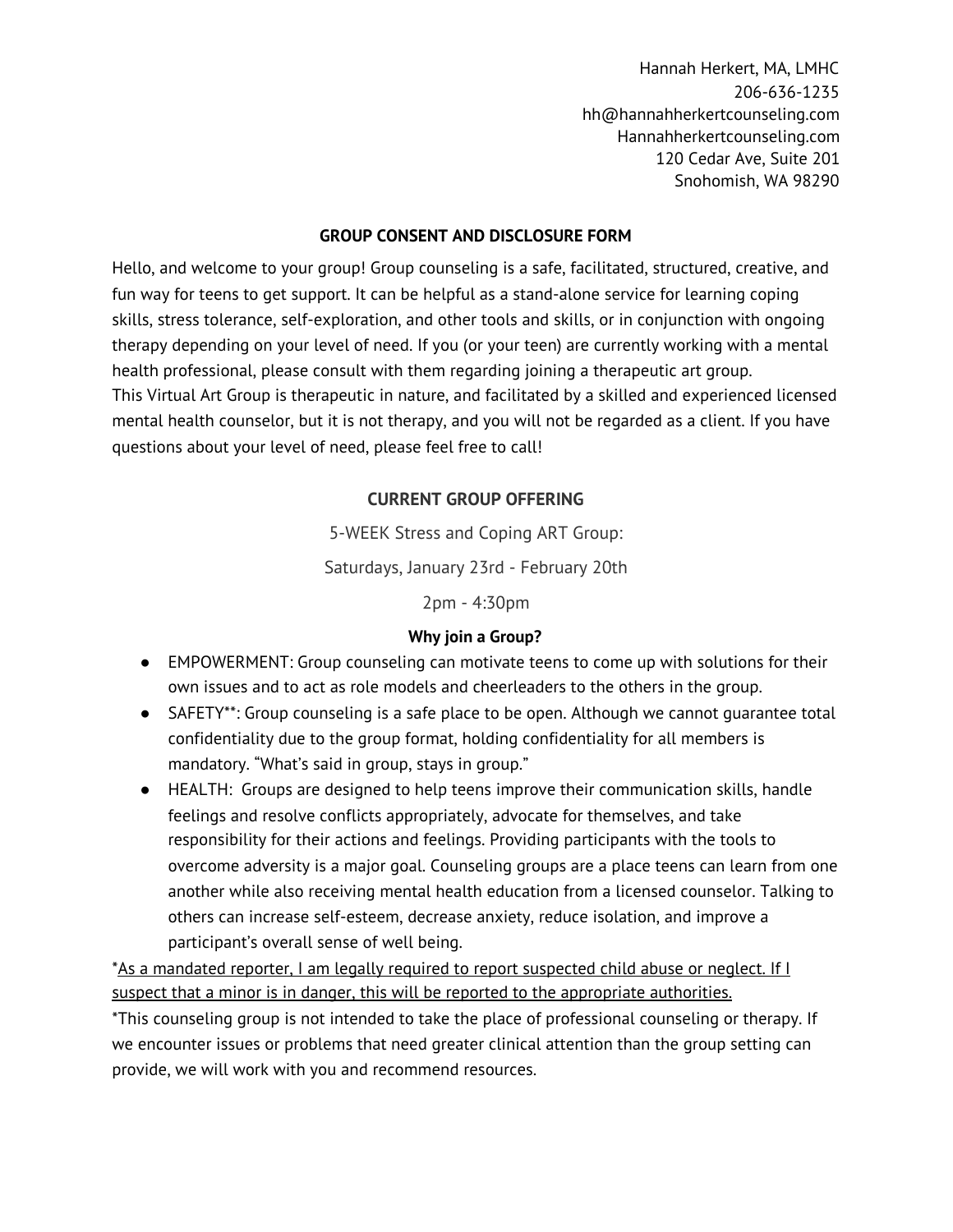### LICENSURE, EDUCATION, EXPERIENCE & APPROACH

I am a Licensed Mental Health Counselor (LH60940655) in the state of Washington. I received my Masters Degree in Counseling Psychology, Marriage and Family Therapy, with an Emphasis in Depth Psychology from Pacifica Graduate Institute in Santa Barbara, CA (2015). Prior to graduate school, I attended the University of Montana and completed a degree in English Creative Writing with emphasis in poetry and short fiction (2012). I have extensive experience running groups for teens and adults, overseeing day camps, and overnight summer camps and art camps. I often work with kids and teens by utilizing art, creative writing, and animal assisted therapy to promote self-exploration, resilience, and healthy coping. I also incorporate evidence-based practices, such as CBT and DBT and general psycho-education.

### SCOPE OF PRACTICE & COMPETENCY, SCOPE OF GROUP SERVICE

My scope of practice is defined by what I am allowed to provide to you by training and my professional license, as well as by the type of service I am rendering. In this context, I am offering a facilitated peer group for teenage participants. To stay within my scope of competence, I limit my practice to that which I am familiar and competent in. In a timely manner, I will notify you if I see a need that falls outside of my scope of practice and/or competency. If this is the case, I will provide relevant referrals for the services that you need. If I believe your concerns are above my level of competence or outside my scope of this group's needs, I will help you find the appropriate services.

#### POTENTIAL RISKS & BENEFITS TO PEER GROUP SUPPORT

Teen Peer Groups can be immensely powerful, enlightening, and meaningful- and sometimes equally as uncomfortable. Participating in vulnerable work with new people, such as creative work and art work, can feel awkward or embarrassing at first. It is the intention of the group for participants to make connections, and learn and practice healthy ways to express themselves. This environment is set up with care by the facilitators. It is your (participant's) responsibility to actively engage in group in order to benefit from group. If at any point, you don't feel you are connecting in group, or you have concern, please let me know.

#### CONFIDENTIALITY

Under Washington State law and ethical guidelines for my professional license, I am required to follow the professional code of ethics regarding confidentiality. I adhere to this practice while facilitating peer support groups and art groups. I also ask of every group member that they adhere to confidentiality standards of group. Your participation in this group, as well as information shared in the group is confidential. Please note the following

#### **EXCEPTIONS:**

● **Mandatory Reporting**: If I have a reasonable suspicion of abuse or neglect of a child or vulnerable adult, or if you report a crime committed against a child or vulnerable adult, I am required by law to inform the appropriate authorities in a timely manner not to exceed 48 hours. In some cases this may mean Child Protective Services/Adult Protective Services, law enforcement, or both.

**Safety**: If I believe you are in danger of harming yourself, disclosure will be made to the listed emergency contact, as well as any other medical, law enforcement, and/or community resources needed to ensure your safety.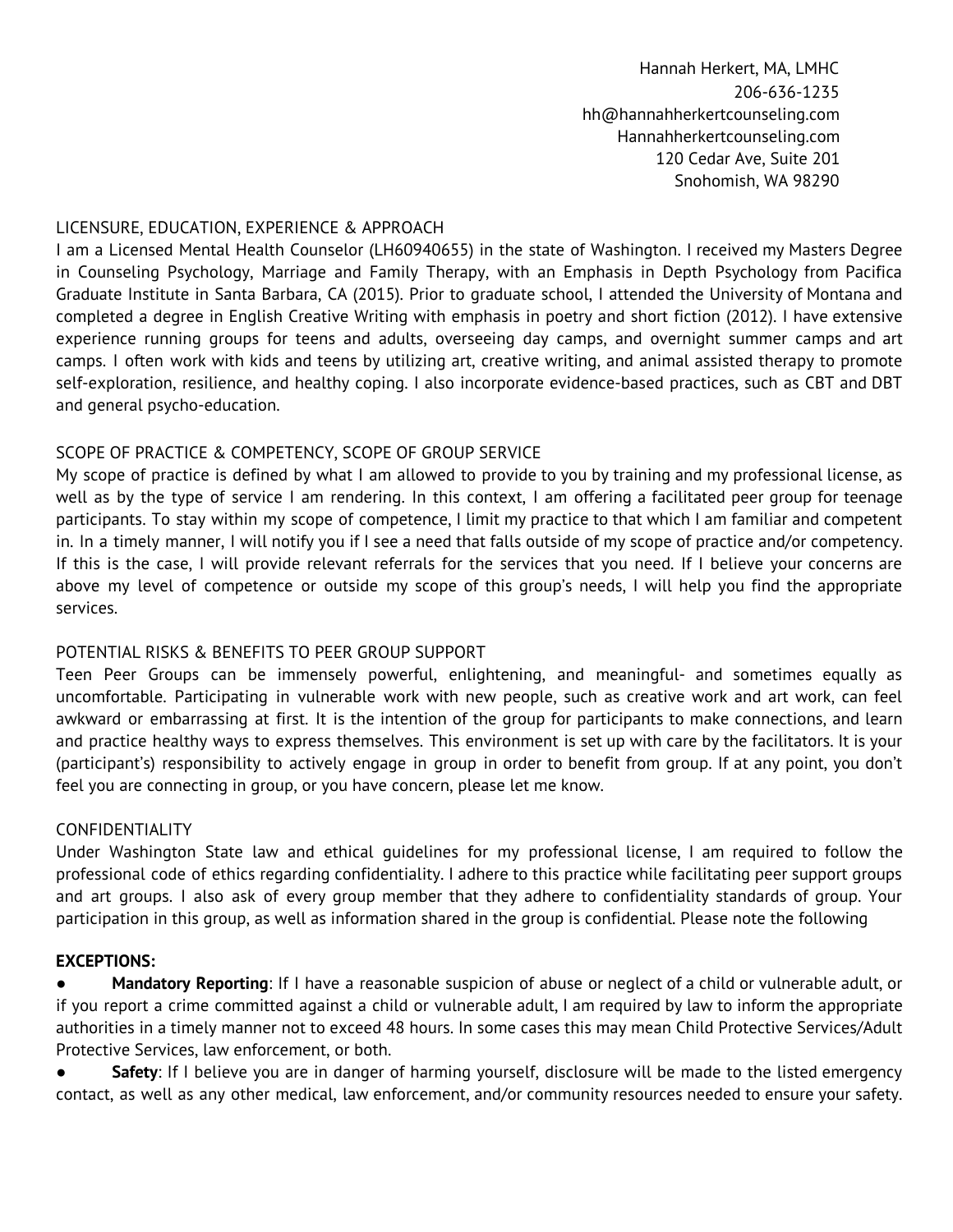If I believe you are in danger of harming someone else, the above steps will be taken in addition to notifying the intended victim.

● **Legal Mandates**: Counseling records may be subject to subpoena. In response, I may be required to submit notes or information regarding your case, in which I will do everything within my power to protect you as a client. However, if the Court subpoenas me, time spent in legal proceedings is charged at a rate of \$300 per hour including: case research, report writing, travel, depositions, actual testimony and cross examination, and court waiting time. Signing this disclosure statement gives permission for me to release confidential information in courtroom testimony and written reports to the Court if legally required..

● **Professional Consultation**s: In order to provide the best service to my clients, to keep current with legal and ethical practices, and for accountability and coordination of care, I engage in professional case consultation. This means that I may at times discuss your case with a licensed WA State Supervisor and/or other professionals while withholding any identifying information about you. Please speak with me if you have any concerns regarding this practice.

#### GROUP FEES

A non-refundable fee of \$440 per group member. This cost covers all art supplies, and the entire 5 week program. The fee is non-refundable for two purposes: 1. To save the participants place in a closed group and to avoid losing a space for a committed group member and 2. Due to the time, effort, and material cost that is put into the group for each group member prior to the start of the group.

#### **PARTICIPANT CONSENT TO Group COUNSELING**

I have received, reviewed, and considered carefully the Group Consent and Disclosure Statement, as well as the "Purposes, Goals, and Guidelines of Group." I understand the limits of confidentiality. I have had opportunity to ask any questions regarding this material and understand the information provided. I consent to this VIRTUAL ART GROUP series with *Hannah Herkert at HANNAH HERKERT COUNSELING SERVICES, PLLC. and co-facilitator Michele Cirella, LSWAIC*

This authorization constitutes informed consent without exception and agreement to pay all applicable fees upfront. By signing this document, you are stating that you have also read and have understood this agreement and have received a copy for yourself. My signature indicates accuracy of the information and my declaration to uphold these conditions.

|                                | DOB:  |
|--------------------------------|-------|
| Participant Signature          | Date: |
| Group Facilitator Signature    | Date: |
| Group Co-Facilitator Signature | Date: |